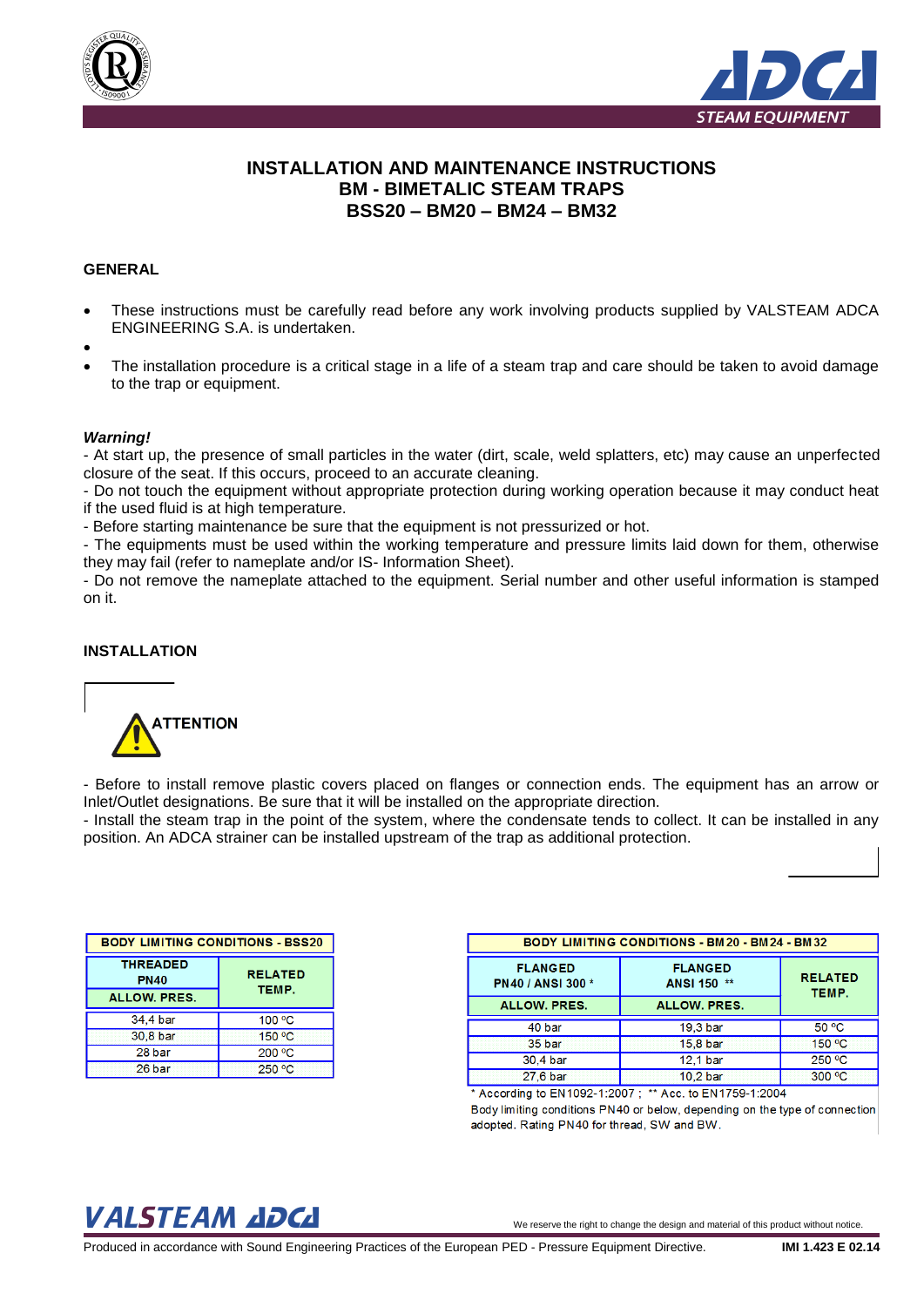



| <b>LIMITING CONDITIONS</b>          | <b>BSS22</b> | <b>BM20</b> | <b>BM24</b> | <b>BM32</b> |
|-------------------------------------|--------------|-------------|-------------|-------------|
|                                     |              |             |             |             |
| <b>PMO: Max. allowable pressure</b> | 20 bar       | 17 bar      | 24 bar      | 32 bar      |

# **MAINTENANCE**

- We recommend that the steam traps are serviced as necessary. Steam traps should be checked periodically (at least yearly), to verify that they are operating correctly and to clean the internal parts and strainer screen.
- When reassembling make sure that all gasket faces are clean and always use a new gasket. Tighten cover bolts uniformly in a diagonal sequence.
- For further information refer to the relevant IS (Information Sheet) or consult our Sales Office.

## **CE Marking:**

This product has been designed for use on steam and water which are in Group 2 of the European PED-Pressure Equipment Directive and it complies with those requirements.

The product fall within category SEP and must not be CE marked.

# **PARTS LIST FOR BSS 20:**

| <b>CODE</b> | <b>DESIGNATION</b>                       | <b>TRAP SIZE</b><br>DN | <b>POS NR.</b> | OTY.       |
|-------------|------------------------------------------|------------------------|----------------|------------|
|             | A.95.5010.015   Valve regulator & gasket | 1/2"                   |                | 1 set      |
|             | A.95.5010.115 Strainer screen            | 1/2"                   |                | <b>set</b> |

## **Recommended tightening torques:**

| DN   |                                               |
|------|-----------------------------------------------|
| 1/2" | 140                                           |
| 1/2" | 50-55                                         |
|      | <b>Domarke: Tighton cover holte uniformly</b> |

**Remarks: Tighten cover bolts uniformly.**

## **PARTS LIST FOR BM 20:**

| <b>CODE</b>                | <b>DESIGNATION</b>                     | <b>TRAP SIZE</b><br>DN | POS.NR. | QTY.  |
|----------------------------|----------------------------------------|------------------------|---------|-------|
|                            | A.95.5081.015 Valve regulator & gasket | $1/2" - 1"$            | 3.4     | 1 set |
|                            | A.95.5081.115 Strainer screen & gasket | $1/2" - 1"$            | 5.6     | 1 set |
| A.95.5081.215 Cover gasket |                                        | $1/2" - 1"$            |         | 1 set |

## **Recommended tightening torques:**

| <b>POS NR.</b> | <b>TRAP SIZE</b><br>DN | Nm  |
|----------------|------------------------|-----|
|                | $1/2" - 3/4"$          | 120 |
|                | $1/2" - 3/4"$          | 50  |
| --             | $ -$<br>$\sim$         |     |

**Remarks: Tighten cover bolts uniformly.**

# $\Omega$  $\left( 4\right)$

# VALSTEAM ADCA We reserve the right to change the design and material of this product without notice.

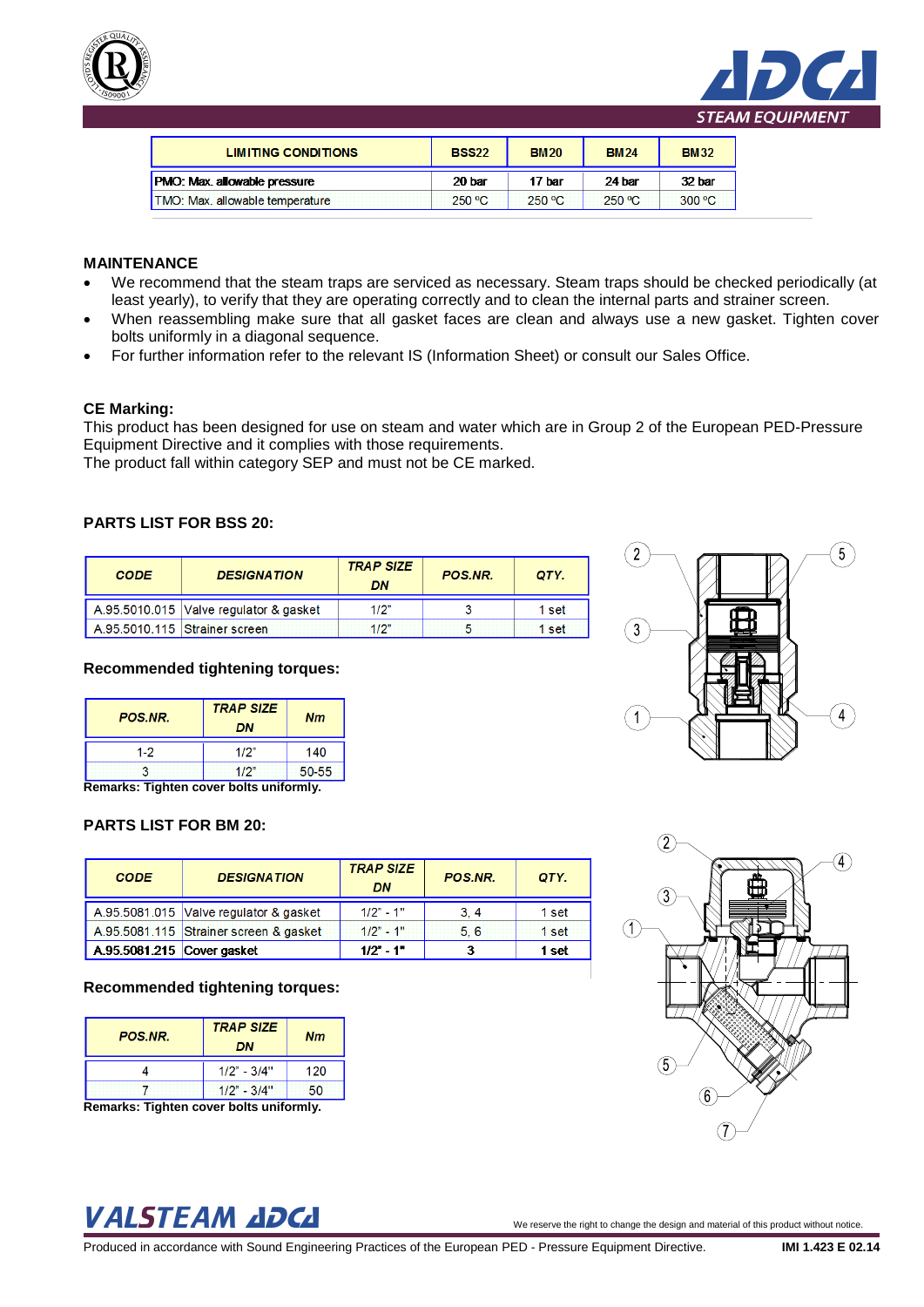



# **PARTS LIST FOR BM 24 DN1/2"-1":**

| <b>CODE</b> | <b>DESIGNATION</b>                     | <b>TRAP SIZE</b><br>DN | <b>POS NR.</b> | OTY.  |
|-------------|----------------------------------------|------------------------|----------------|-------|
|             | A.95.5024.015 Valve regulator & gasket | $1/2" - 1"$            | 3.4            | 1 set |
|             | A.95.5024.115 Strainer screen & gasket | $1/2" - 1"$            |                | 1 set |

## **Recommended tightening torques:**

| <b>POS.NR.</b> | <b>TRAP SIZE</b><br>DN | <b>Nm</b> |
|----------------|------------------------|-----------|
|                | $1/2" - 1"$            | 120       |
| ค              | $1/2" - 1"$            | 50        |
| -<br>--<br>__  | - -<br>$\sim$          | -         |

**Remarks: Tighten cover bolts uniformly.**

## **PARTS LIST FOR BM 24 DN40-50:**

| <b>CODE</b>                | <b>DESIGNATION</b>                     | <b>TRAP SIZE</b><br>DN | POS.NR. | QTY.  |
|----------------------------|----------------------------------------|------------------------|---------|-------|
|                            | A.95.5024.040 Valve regulator & gasket | $11/2$ "-2"            | 3, 4    | 1 set |
|                            | A.95.5024.140 Strainer screen & gasket | $11/2$ "-2"            | 5.6     | 1 set |
| A.95.5032.240 Cover gasket |                                        | $11/2$ "-2"            |         | 1 set |

## **Recommended tightening torques:**

| <b>POS NR.</b> | <b>TRAP SIZE</b><br>DN | Nm  |
|----------------|------------------------|-----|
|                | $11/2" - 2"$           | 120 |
|                |                        |     |

Remarks: Tighten cover bolts uniformly.

## **PARTS LIST FOR BM 32 DN1/2"-1":**

| <b>CODE</b>                              | <b>DESIGNATION</b>                     | <b>TRAP SIZE</b><br>DN | POS.NR. | QTY.  |
|------------------------------------------|----------------------------------------|------------------------|---------|-------|
|                                          | A.95.5032.015 Valve regulator & gasket | $1/2" - 1"$            | 3.4     | 1 set |
|                                          | A.95.5032.115 Strainer screen & gasket | $1/2" - 1"$            | 5.7     | 1 set |
| $\overline{)$ A.95.5032.215 Cover gasket |                                        | $1/2" - 1"$            |         | 1 set |

## **Recommended tightening torques:**

| <b>POS.NR.</b> | <b>TRAP SIZE</b><br>DN      | <b>Nm</b> |
|----------------|-----------------------------|-----------|
|                | $1/2" - 1"$                 | 120       |
| ิธ             | $1/2" - 1"$                 | 50        |
| 71 a.C. e.a    | a la altra constitución las |           |

**Remarks: Tighten cover bolts uniformly.**







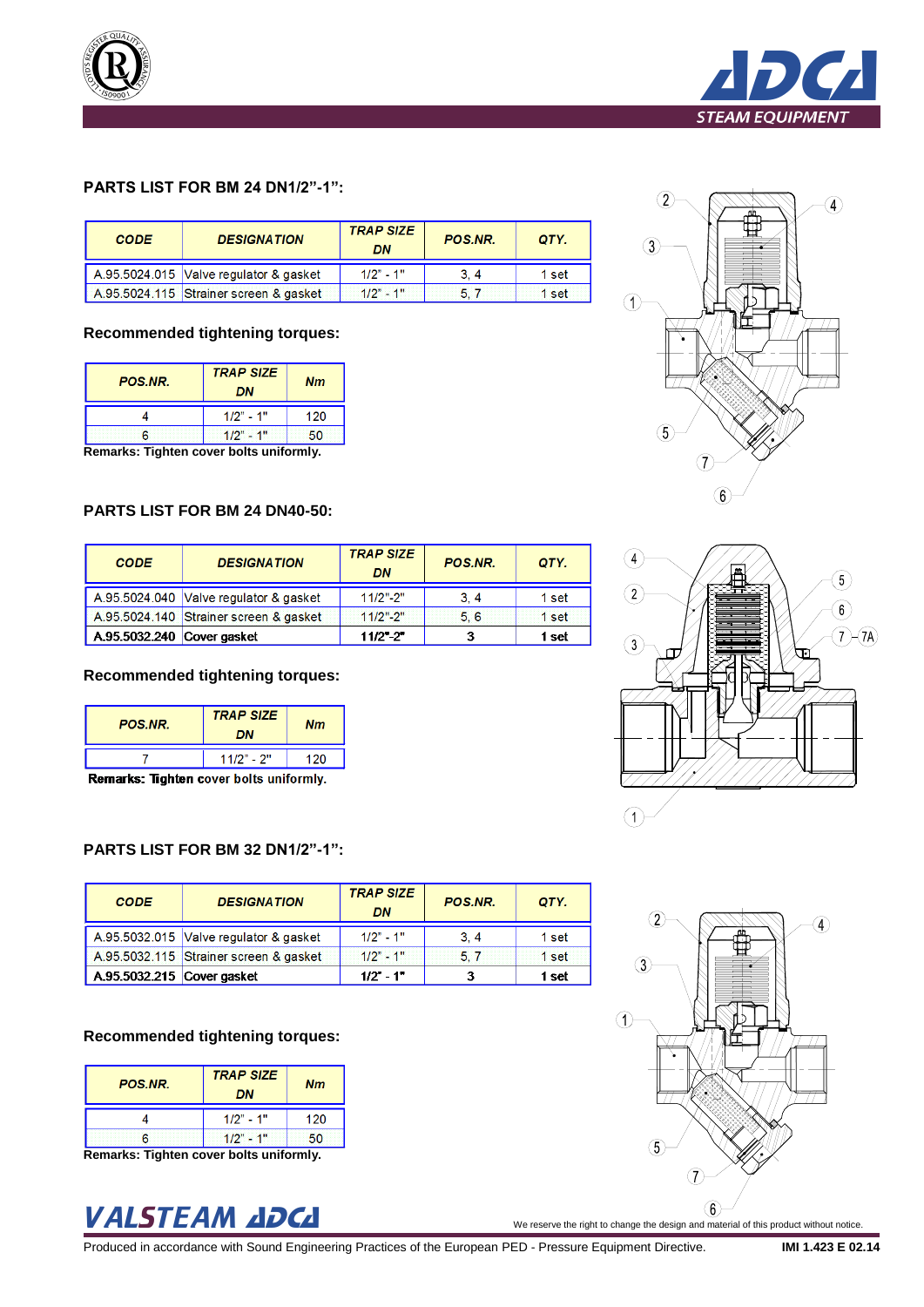



# **PARTS LIST FOR BM 32 DN40-50:**

| <b>CODE</b>                | <b>DESIGNATION</b>                     | <b>TRAP SIZE</b><br><b>DN</b> | POS.NR. | QTY.  |
|----------------------------|----------------------------------------|-------------------------------|---------|-------|
|                            | A.95.5032.040 Valve regulator & gasket | $11/2$ "-2"                   | 3, 4    | 1 set |
|                            | A.95.5032.140 Strainer screen & gasket | $11/2" - 2"$                  | 5.6     | 1 set |
| A.95.5032.240 Cover gasket |                                        | $11/2$ "-2"                   |         | 1 set |

## **Recommended tightening torques:**

| <b>POS NR.</b> | <b>TRAP SIZE</b><br>DN | Nm    |
|----------------|------------------------|-------|
|                | $11/2" - 2"$           | 1 2 N |

Remarks: Tighten cover bolts uniformly.